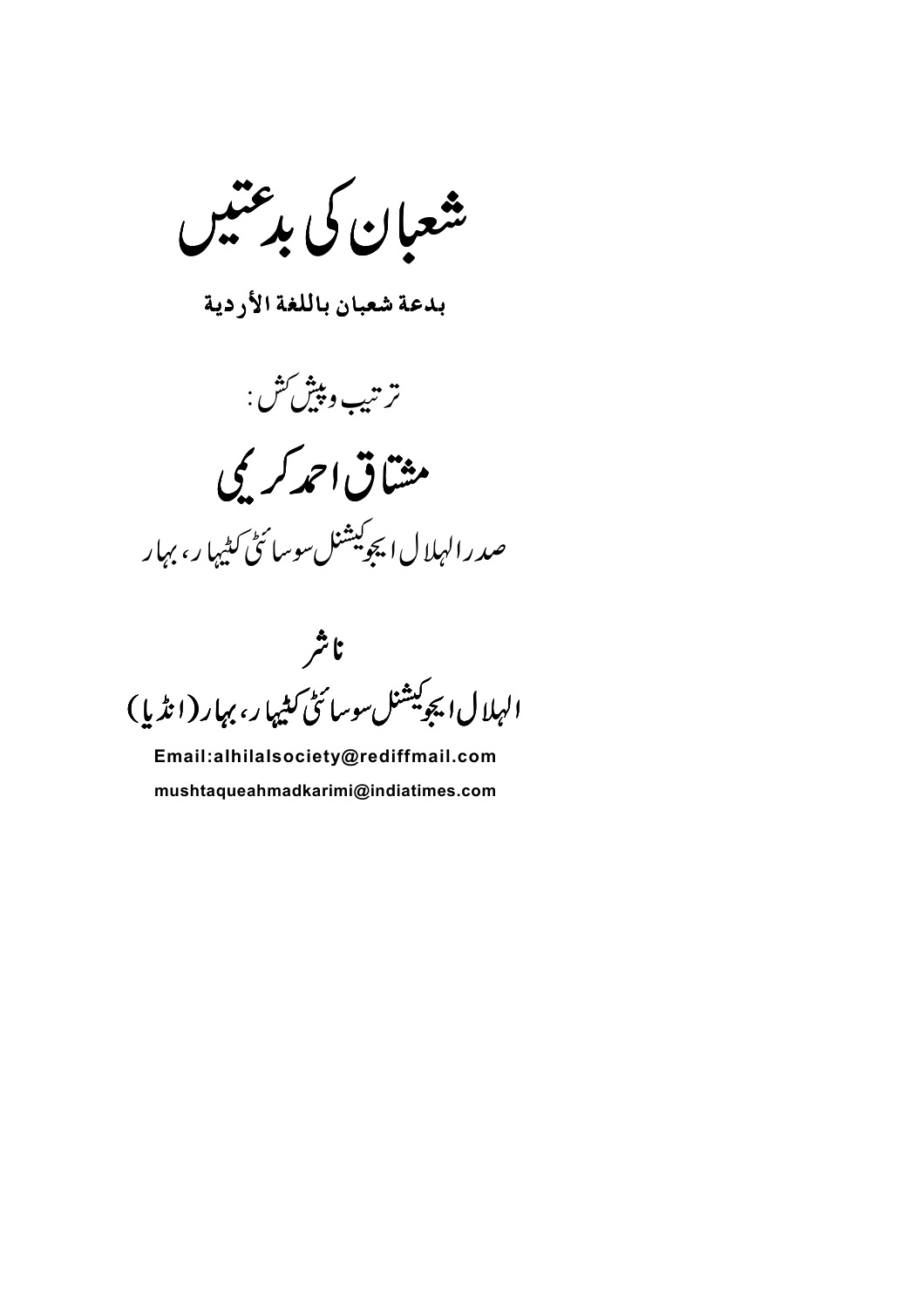بسم الله الرحمٰن الرحيم ترتب وپثِن کش: مشاق احمد کر ی صدرالہلال ایجوکیشنل سوسائٹی کٹیہار شعبان کی بدعتیں

اَلْحَمْدُ لِلَّهِ وَحْدَهُ ، وَالصَّلاَةُ وَالسَّلاَمُ عَلىٰ مَنْ لاَ نَبِيَّ بَعْدَهُ، أمَّا بَعْدُ: میرے پیارےمسلمان بھائی ٰ ایک یکے سچےمسلمان کواس بات کا پختہ وغیر متزلز ل عقید ہ رکھنا نہایت ضروری ہے کہاللہ تعالیٰ نے اپنے حبیب پاک محمد مطفیٰ اقلاقہ کے ذیر بعیردین اسلام کوکمل کر دیا ہےاور آ پے اقلیقہ اس وقت تک اس د نیا سےتشریفے نہیں لے گئے جب تک آپ نے خیرونیکی اور دین کے تمام اعمال وعبا دات کوا پی امت کے لئے بیان نہ کر دیئے ہوں اورشر و بدی اور دین کے مخالف تمام کا موں کواینی امت کے سامنے واضح نہ کر دیئے ہوں۔ارشا دریانی ے: ﴿ يَا أَيُّهَا الرَّسُوٰلُ بَلَّـٰغٍ مَا أَنْـِوْلَ إِلَيْكَ مِنْ رَبِّكَ وَإِنْ لَمْ تَفْعَلْ فَمَا بَلَّغَتَ رسَالَتَهُ، وَاللَّهُ

يَعْصِمُكَ مِنَ النَّاسِ إِنَّ اللَّهَ لاَ يَهْدِيْ الْقَوْمَ الْمَكَافِرِيْنِ َكَلَّا (المائده: ٢٤)''ا\_رسول! جوكچيجى آب كي طرف آپ کے رب کی جانب سے نازل کیا گیا ہے پہنچاد پیچنے ۔اگر آپ نے اپیانہیں کیا تو آپ نے اللہ کی رسالت ادا نہیں کی ۔اور آ پ کواللہ تعالیٰ لوگوں سے بچالے گا ، بے شک اللہ تعالیٰ کا فرلوگوں کو ہدایت نہیں دیتا<sup>، ،</sup> ۔ میرے پیارے بھائی!ابا گرکوئی څخص پیعقید ہ رکھے کہ حبیب مصطفیٰ حالیت ہے کے پیچر دنیکی کا کام امت تک نہیں پہنچایا یہائنک کہ فلاں بزرگ شخص آ ئے اورانہوں نے فلاں نیکی وخیر کے کام کی تبلیغ کی تو اس نے نبی کریم اللہ پیچ رہنچ رسالت میں

کوتائی بر تنے کا بہتان لگایا۔اعاذ نااللہ منہا۔اباس کا ٹھکا نہ کہاں ہوسکتا ہے ہرخر دمندشخص خود فیصلہ کرسکتا ہے۔

اسی طرح به عقید ہ رکھنا بھی ضر وری ہے کہ اللہ تعالیٰ نے دین کو کامل وکمل کر دیا ہےا رشادال<sub>ہی</sub> ہے : ﴿ **اَلْمَهِ —— وَ مَ** أَكْـمَـلْتُ لَكُمْ دِيْنَكُمْ وَأَتْمَمْتُ عَلَيْكُمْ نِعْمَتِيْ وَرَضِيْتُ لَكُمُ الإِسْلاَمَ دِيْناً ﴾(المائره:٣)''آج مِن نے تمہارے لئے دین کوکامل کر دیااورتم پرایناانعام بھر پورکر دیااورتمہارے لئے اسلام کے دین ہونے پررضامند ہوگیا''۔ یارےمںلمان بھائی! آ ب یہ بات ذ ہن نشیں کرلیں کہ اب اس د بن میں نہ کسی کے لئے کچھ اضافہ کرنے کی گنجائش باقی ہےاور نہ کسی کواس کےکسی امرکو باطل ومنسوخ کرنے کا اختیار ہےاور دین اپنےحقیقی معنیٰ میں کامل مکمل اور غیر قابل اصلاح ہے۔

نيز به عقيد ه رکھنا بھي لا زمي ہے کہ دين کا جو کا م جس وقت ،جس طريقہ اور جس تعدا دييں حبيب مصطفى الله الله في كيا ہے، پا کر نے کاظم دیا ہےاس کا م کواسی وقت میں ،اسی طریقہ سے اوراسی تعداد میں بجالا ناضروری ہے،ارشاد باری تَالَّى بِ: ﴿يَا أَيُّهَا الَّذِيْنَ آمَنُوْا لاَتَّقَدَّمُوْا بَيْنَ يَدَى اللَّهِ وَرَسُوْلِهِ وَاتَّقُوْا اللَّهَ ، إنَّهُ سَمِيْعٌ **عَبِلِغْيِهِمْ ﴾ (**الحجرات:١)''اےا یمان والےلوگو!اللہ اوراس کے رسول سے آ گے نہ بڑھواوراللہ سے ڈ رتے ر ہاکر و،

 $\overline{\mathbf{1}}$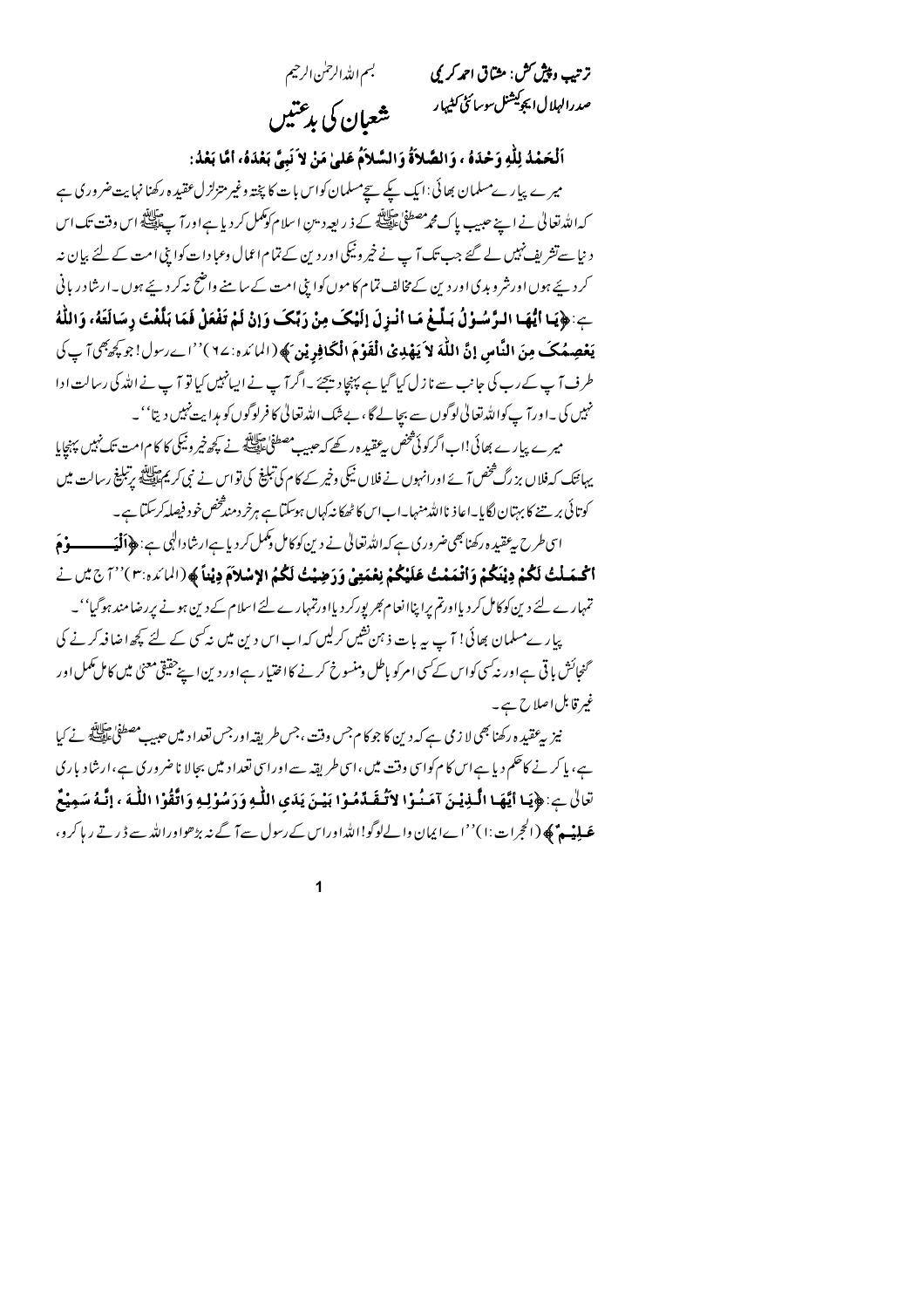يقيناً الله تعالى سننه والا جانع والا ہے'۔ پیار ےمسلمان بھائی!اب کوئی دین کا کام حبیب پاکﷺ کے بتائے ہوئے وقت پاطریقہ پا تعداد کےخلاف ادا کیا جائے تو پیراللہ ورسول سے آ گے بڑھنا شار ہوگااور نبی پاک ﷺ کی رسالت کی قدر رو قیت اورتعظیم میں حرف آ ئے گا۔ نیزا یک کیے سےمومن کو بی عقید ہ رکھنا بھی ضروری ہے کہ جوشخص حبیب پاک ﷺ کی طرف ایسی بات منسوب کرے جوعبيب<sup>مصطفى</sup> عليقة نے نہيں کہی ہےتواس کا ٹھکا نہ جہنم ہے۔ نبی پاکﷺ نے ارشادفر مایا: **﴿مَسنْ تَحسلُوبَ عَسلَستُ** مُعَصَّداً فَلْمَةَ يَبَوَّأ مَقْعَدَهُ مِنَ النَّادِ ﴾ُ'جِنْصٌ جُھ يرتصداً حجوٹ بولے،وہ اپناٹھکانہ جہنم میں بنالے''۔(مسلم )۔ اورا بن ماجہ کی روایت میں حبیب پاکﷺ کے پہ الفاظ ہیں : **﴿مَنْ تَـفَـوَّ لَهُ عَـلَـيَّ مَا لَـوْ اَفْلْهِ فَلْمَةَ بَوْ أَوْل اللَّادِ ﴾**'' جوَّخص مجھ پراکیپی بات بنائے جو میں نے نہیں کہی ہےتو وہ اپنا ٹھکا نہ جہنم میں بنا لے''۔ پیار ےمسلمان بھائی! جب نبی پاکﷺ پرجھوٹ بولنے والے کی بیہزا ہےتواس جھوٹی بات پرعمل کرنے والے کا کیا حشر ہوگا؟ کیااس جرم کو وضاعین حدیث پر ڈال کر وہ بری ہوجائے گا؟ ہر ذی ہوش اورعقل مند څخص سمجھ سکتا ہے ۔ نیز ایک یکے پیچمسلمان کا بیعقیدہ ہونا ضروری ہے کہ جوشخص صحابہ کرام رضوان اللہ علیہم عبیہاعمل وطریقہ اختیار

کرے ،ان کے طرزممل کواپنائے اور ان کے منہج وطریقہ سے باہر نہ جائے تو اس کی ہدایت وکامیابی کے لئے کافی ہے، ارتادر بانْ بِ:﴿فَإِنْ آمَنُوْا بِمِثْلِ مَا آمَنْتُمْ بِهِ فَقَدِ اهْتَدَوْا وَإِنْ تَوَلَّوْا فَإِنَّمَا هُمْ فِي شِقَاق فَسَيَكْفِيْكَهُمُ اللُّهُ وَهُوَ السَّعِيغُ الْعَلِيْهِ ﴾ (البقره: ١٣٤)''اگر وهِمّ عِيباا يمان لا ئين توبدايت يا ئين اوراگر منه موڑين تووه صريح اختلاف میں ہیں،اللہ تعالیٰ ان سے عنقریب آپ کی کفایت کرے گااور وہ خوب سننےاور جاننے والا ہے''۔

ییار ےمسلمان بھائی!اللہ تعالیٰ نے اس آیت میں صحابہ کرام رضوان اللہ علیہم کوخطا بفر ما کر بتایا ہے کہ اےصحابہ رسول کریم عالقہ<br>رسول کریم علیلے اگر د وسرےلوگ تمہارے جیسا ایمان لائنیں تو ہدایت یا جائنیں اور اگران کے طریقہ سے منہ موڑیں تو اختلاف کی دلدل میں پھنسیں اورسب کیا کرایاغارت،ضائع اور برپا د ہو جا ئیں۔

میرے پیارےمسلمان بھائی!ابآ ب شعبان کےمہینہ کےتعلق سےاپنے گر د و پیش کا جائز ہ لیں اور دیکھیں کہ کیا ہا رانمل صحابہ کرام کے نمل جیسا ہے؟ کیا ہا را طریقہ عبادت صحابہ کرام کے طریقہ عبادت کے موافق ہے؟ کیا ہاری روش صحابہ کرام کی روش جیسی ہے؟ آ پئے جائز ہ لیتے ہیں کہ ماہ شعبان میں ان کا کیا طرزعمل تھااور ہما را کیا طرزعمل ہے؟ ماہ شعبان کےتعلق سے چند صحیح ترین اچادیث درج ذیل ہیں :

ا -ام المومنين عائش*ة رض*ى الله عنها سے روايت ہے انہوں نے کہا: **﴿ تَكُ فَ دُمُنُولُ اللَّهُ بِهِ وَلِيَلِكُ يَصُوْمُ حَص<sub>َ</sub>ىٰ** نَقُوْلَ لاَيَفْطِرُ، وَيُفْطِرُ حَتَّىٰ نَقُوْلَ لاَيَصُوْمُ، وَمَا رَأَيْتُ رَسُوْلَ اللَّهِ مِّلْتُ اسْتَكْمَلَ صِيَامَ شَهْرِ إلَّا دَ مَصَانَ، وَ مَا دَ **أَيْتُهُ أَكْفَرَ صِيَاماً مِنْهُ فِيْ هُعْبَانَ ﴾** ( متَّفْ عليه )''رسول التَّطِيعة روز ه ركضته حلے جاتے يہائنك

 $\overline{2}$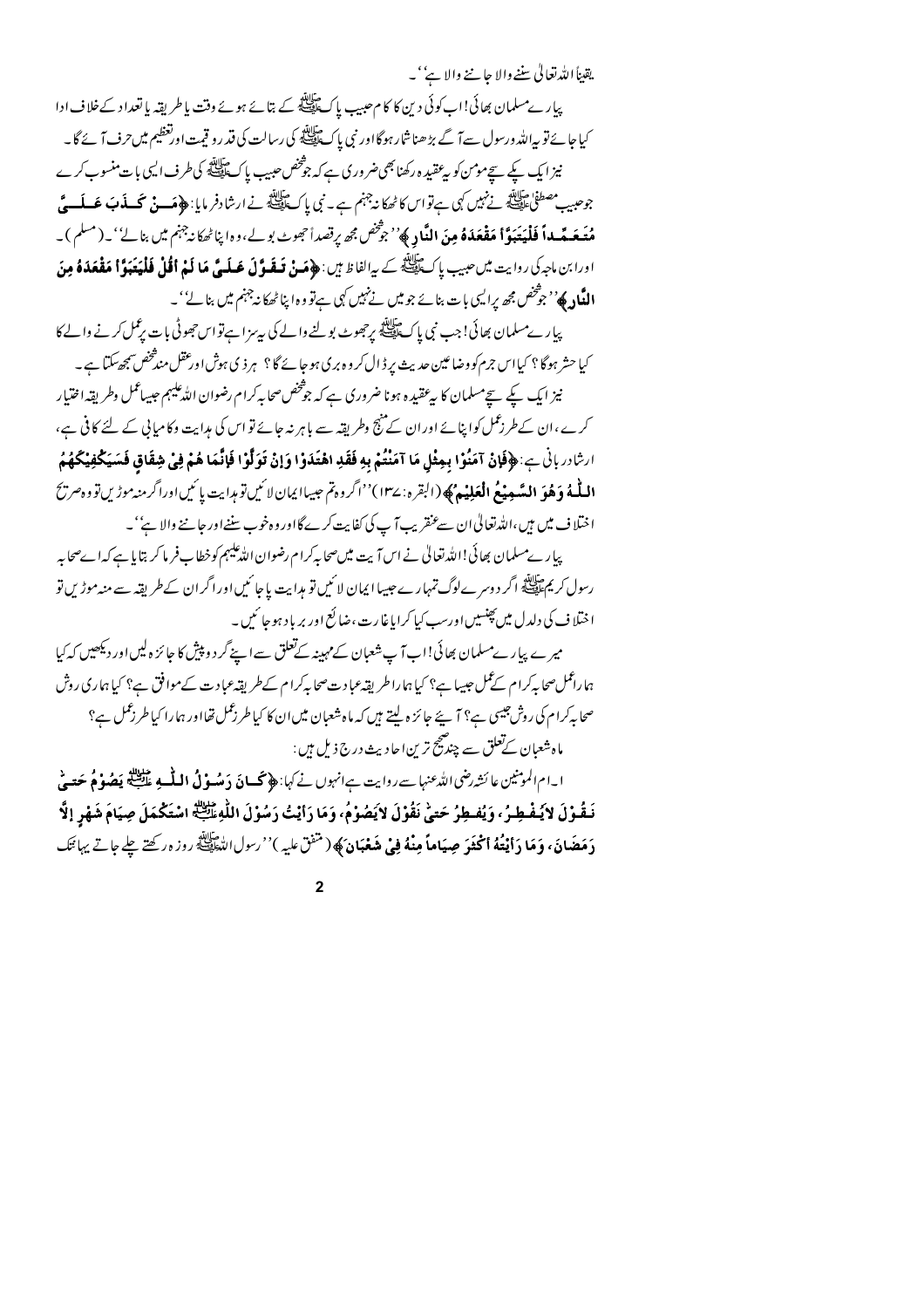کہ ہم ہے کہنے لگتے کہ آپ روز ہ رکھنا نہ چھوڑیں گے،اور آپ ﷺ روز ہ چھوڑتے چلے جاتے پہانتک کہ ہم کہتے کہ آپ روز ہنبیں رکھیں گے۔ میں نے رسول اللّٰہﷺ کونہیں دیکھا کہ آ پ نے رمضان کےسواکسی ماہ کا روز ہمکمل رکھے ہوں اور میں نے آ پے ایسی کو ماہ شعبان کے مقابلہ میں زیاد ہ روز ہ رکھتے کسی مہینہ میں نہیں دیکھا''۔

٢ \_ام الموننين ام سلمه رضي الله عنها سے روايت ہے انہوں نے کہا: ﴿ مَ**ا دَانِيتُ السَّبِيِّ عَائِشَتَيْ يَصُوْمُ هَيفودِ فِن مُعَةَامِعَيْنِ إِلَّا هُعْبَانَ وَدَمَصَانِ ﴾** (احمہ،نسائی،تر مٰدی،لحاوی)''میں نے نبی کریمﷺ کوشعبان ورمضان کےعلاوہ ۔<br>سمی د وسرے د ومہینوں میں مسلسل روز ہ رکھتے نہیں دیکھا''۔

س \_ اسا مہ بن زید رضی اللہ عنہ سے روایت ہے انہوں نے کہا کہ میں نے کہا: اے اللہ کے رسول! میں آ پ کونہیں دیکھا کہ آپ کسی بھی مہینہ میں اتنا زیاد ہ روز ہ رکھتے ہوں جتنا آپ شعبان میں رکھتے ہیں؟ نبی کریم ﷺ نے ارشادفر مایا: ﴿ذَاکَ شَهْرٌ يَغْفُلُ النَّاسُ عَنْـهُ بَيْـنَ رَجَبَ وَرَمَـضَـانَ، وَهُوَ شَهْرٌ تُرْفَعُ فِيْهِ الأغمَالُ إلىٰ رَب الْمَعَالَمِينَ فَيَاحِبُّ أَنْ يُزْفَعَ عَمَلِي وَأَنَا صَائِمٌ﴾ (احمَ سْائَى الباني نے كِها: يرحد بيث صن بِ١٨٩٨)'' يہ ر جب ورمضان کے ما بین و ہم ہینہ ہے جس سےلوگ غفلت کا شکار ہیں،شعبان و ہم ہینہ ہے جس میں رب العالمین کے پاس ا عمال اٹھائے جاتے ہیں،لہٰذا میں اس بات کو پسند کر تا ہوں کہ بحالت روز ہ میر اعمل اٹھایا جائے''۔

میرے پیارے بھائی!ان صحیح ترین احادیث پاک کودوبارہ غور سے پڑھئے ،ان میں ماہ شعبان کی پندرہ تاریخ کی کوئی تخصیص نہیں ہے،ان میں صرف پیرذ کر ہے کہ حبیب مصطفیٰ علیقے بہت کثر ت سے روز ہ رکھا کرتے تھے کہ کوئی کہہ سکتا ے کہ گویا آ جائیاتھ پورےمہینہ کاروز ہ رکھ لیتے تھے۔

اب شعبان یا شعبان کی پندرہویں تاریخ کی تخصیص کےسلسلہ میں نہایت درجہ ضعیف احادیث جن سے استدلال کر ناچائز و درست *نہیں ، د*ر ج ذیل ہیں :

ا۔انس رضی اللہ عنہ فر ماتے ہیں کہ نبی پاک ﷺ سے دریافت کیا گیا کہ ماہ رمضان کے بعد کس ماہ میں روز ہ افضل بِ؟ ٱ بِ اللَّهُ فِي ارتَادِفِرِ مايا: ﴿ شَعْبَانَ لِتَعْطِيْمِ دَمَصَانَ، قَالَ: فَايُّ الصَّدَقَةِ افْضَلُ؟ قَالَ: اَلصَّدَقَةُ فِيْ **دَ مَسعَنسان َ ﴾''،** ماه رمضان کی تعظیم میں شعبان کاروز ہ ۔ پھر دریافت کیا <sup>ب</sup>س ماہ میں صدقہ وخیرات کرناافضل ہے؟ آپ ۔<br>عل<del>یصل</del>ہ نے ارشا دفر مایا : ماہ رمضان میں صدقہ کرنا''۔

اس حدیث کوامام تر مذی،طحاوی ، بغوی نے روایت کیا ہےاورا بن الجوزی نے اسے العلل المتنا ہیہ ا کہ 8 میں روایت کرنے کے بعدفر مایا:'' ہیرحد بیٹ صحیح نہیں ہے، کیونکہاس حدیث کاا یک راوی صدقہ بن موںٰ ہے،جس کے بارے میں کچلی بن معین نے کہا: صدقہ بن موںل کچھ بھی نہیں ہے ۔ا بن حبان نے کہا: حدیث صدقہ کےفن میں سے نہیں ہے، جب وہ روایت کرتا ہے تو حدیثوں کوالٹ دیتا ہے جس سے وہ استدلال کی حد سے خارج ہو جکا ہے۔امام تر مذی نے کہا: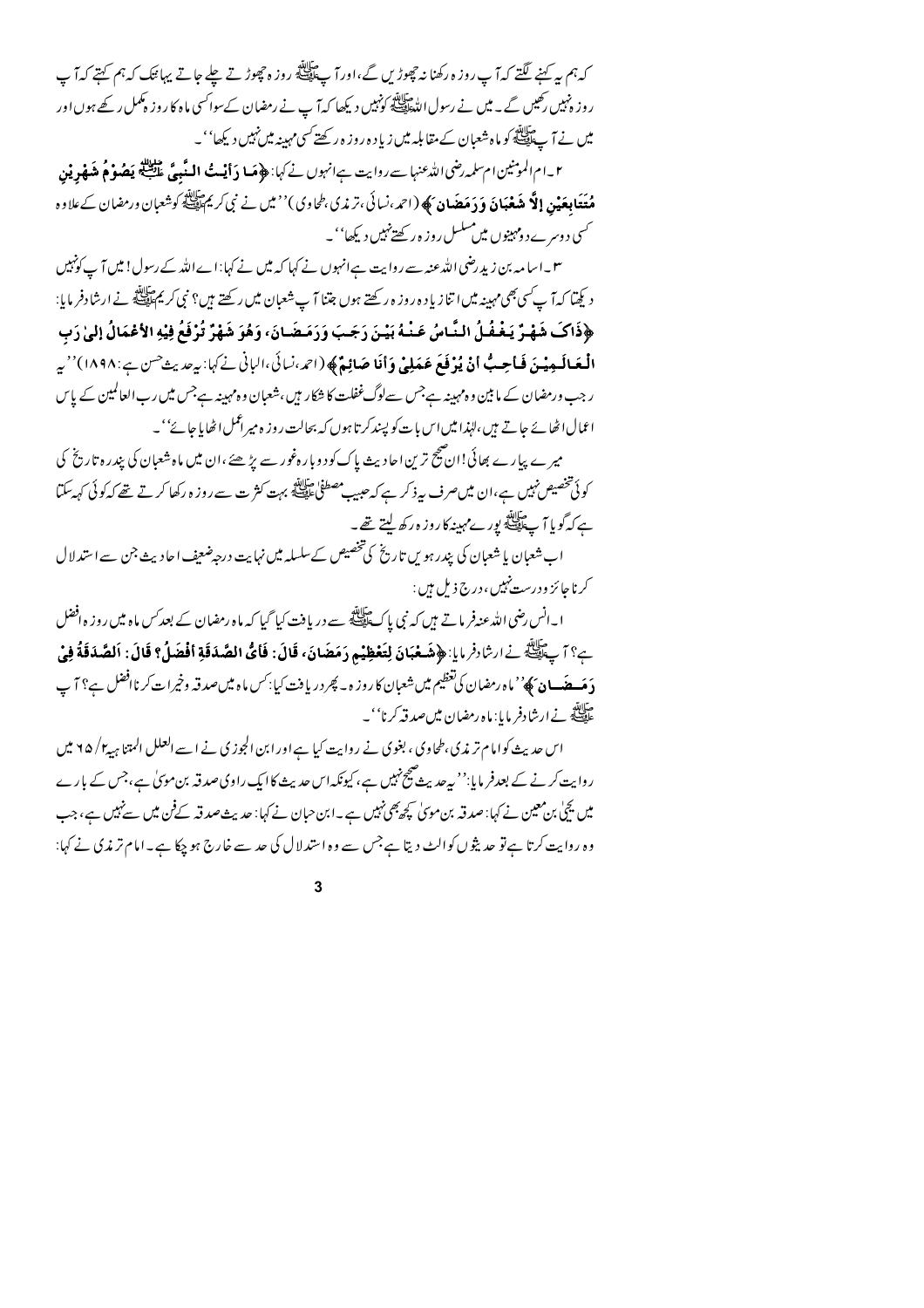محد ثین کے نز دیک صدقہ قوی نہیں ہے ۔اس کے علاوہ بیرعدیث ابو ہریرہ رضی اللہ کی صحیح حدیث کے مخالف بھی ہے جس میں ہے کہ'' ماہ رمضان کے بعدافضل روز ہمحرم کا روز ہ ہے''۔

۲ ۔ام المومنین عا ئشروضی اللہ عنہا سے روایت ہے کہ انہوں نے کہا: میں ایک رات نبی پاکﷺ کو بستر سے گم پایا، میں آ پ کی تلاش میں نکلی تو دیکھا کہ آ پﷺ یقیع میں ہیں ۔ مجھے دیکھ کر نبی پاک ایسے نے فرمایا: کیا تواس بات کا خوف کھاتی ہے کہ تھے پر اللہ اور اس کے رسول ظلم وجور روا رکھیں گے؟ میں نے کہا: اے اللہ کے رسول! میں نے بیہ سمجھا کہ آپ<sup>بعض</sup> دوسری بیوی کے پاس تشریف لے گئے ہیں ۔ نبی پاکﷺ نے ارشادفر مایا: ﴿**إِنَّ اللَّهَ قَبَهادَ کَ** وَتَبِعَالَيْ يَبْدِلُ لَيْلَةَ الشَّصْفِ مِنَ شَعْبَانَ إِلَيْ سَبَمَاءِ اللُّأْنَيَا فَيَغْفِرُ لأكْفَر مِنْ عَدَدِ شَغْرِ غَنَم **تحساب ک**ے''اللہ تعالیٰ ماہ شعبان کی بید رہو <sup>س</sup> تاریخ کوآ سانی دیامیں نز ول فر ما تا ہےاورقہیلہ کلب کے بکر یوں کے بالوں کی تعدا د سے بھی زیا د ہ لوگوں کی بخشش کر دیتا ہے''۔

اس حدیث کوامام احمہ ،تر مذی اورا بن الجوزی نے العلل المتناہیةِ میں روایت کیا ہے ۔تر مذی نے کہا: عا ئشر ضی اللہ عنہا کی اس حدیث کوہم حاج کی سند سے جانتے ہیں اور میں نے امام بخاری سے بنا آ پ فر مار ہے تھے کہ بیرعدیث ضعیف ہےاورفر مایا: کچکی بن الی کثیر نے عروہ سےنہیں بنا ہےاورحجاج نے کچکی بن الی کثیر سےنہیں بنا ہے ۔ابن جوزی نے امام تر ندی کی بات نقل کرنے کے بعدفر مایا:امام دا تطنی نے کہا: بیرحدیث کئی سندوں سے مروی ہےاوراس کی سند مضطرب وغیر ثابت ہے۔

س \_ ابوموسٰ اشعری رضی الله عنه رسول الله الله علیقه سے روایت کرتے ہیں کہ نبی پاکﷺ نے ارشادفر مایا: ﴿ **إِنَّ** اللَّهَ لَيَطَّلِعُ فِي لَيْلَةِ النَّصْفِ مِنْ شَعْبَانَ فَيَغْفِرُلِجَمِيْعِ خَلْقِهِ، إلَّا لِمُشْركِ أوْ مُشَاحِن ِ﴾' الدّتالٰ ،اه

شعبان کی بندر ہویں تاریخ کو بند وں کوجھانکیا ہےاورمشرک پا کہنہ پر ورکوچھوڑ کرا بنی تمام مخلوق کو بخش دیتا ہے''۔ اس حدیث کوامام ابن ماجہ،طبرانی اور ابن حیان نے روایت کیا ہے ۔علامہ بوصر ی نے کہا: ابوموں کی حدیث کی سندعبداللہ بن لہیعہ کےضعف اور ولید بن مسلم کی مذلیس کےسبب ضعیف ہے ۔

ىه \_على بن ابوطالب رضى الله عنه سے روايت ہے كہ رسول ياكﷺ نے ارشادفر مايا: ﴿**إِذَا كَـــانَـــتْ لَيْــلَةُ** الشَّصْفِ مِنْ شَعْبَانَ فَقُوْمُوْا لَيْلَهَا وَصُوْمُوْا نَهَارَهَا، فَإِنَّ اللَّه يَنْزِلُ فِيْهَا لِغُرُوْب الشَّمْس إلىٰ سَمَاءِ اللُّذْيَا فَيَقُوْلُ: ألاَ مِنْ مُسْتَغْفِرِ فَاغْفِرَ لَهُ ! ألاَ مُسْتَرْزِقِ فَارْزُقَهُ ، ألاَ مُبْتَليّ فَاعَافِيَهُ! ألاَ كَذَا وَكَذَا، **حَتــىٰ يَطْلَعَ الْفَعْجو بُ﴾**'' جب ماہ شعبان كى پندرہو يں تاريخ آئے تو تم اس رات قيام كر واور دن ميں روز ہ رك*ھو*، كيونكہ اس دن اللہ تعالیٰ غروب آ فماب کے بعد آ سانی دیامیں نز ول فرما تا ہےاور کہتا ہے :'' کوئی ہےمغفرت کا طلب گا رکہ میں ا سے بخش دوں! کوئی ہے روز کی کا خواستگار کہ میں اسے روز کی دوں! کوئی ہےمصائب کا گرفیار کہ میں اسے عافیت سے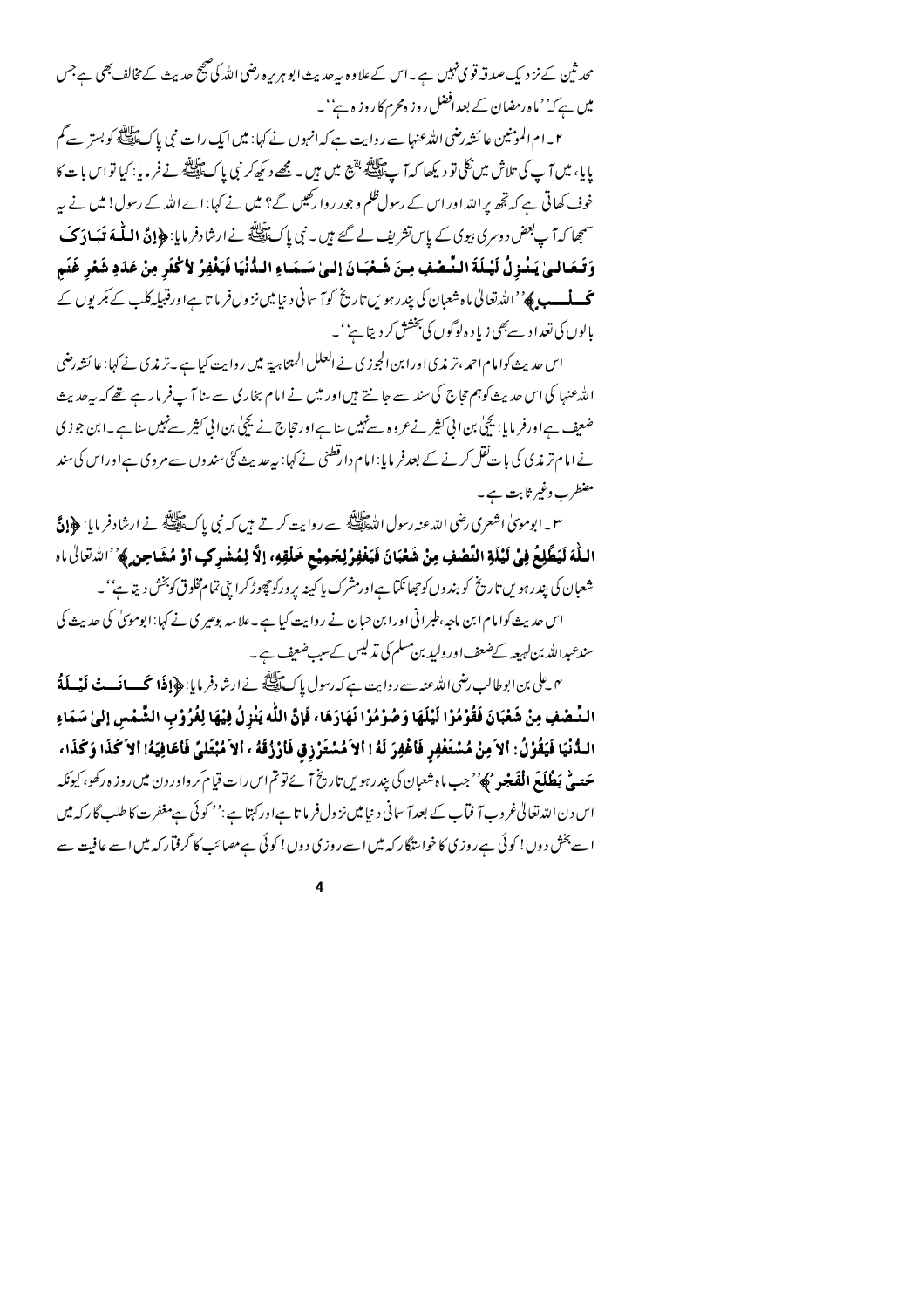در کنارکروں!اورکوئی ہے......اورکوئی ہے...... یہاں تک کہ فجرطلوع ہوجائے''۔ اس حدیث کوامام ابن ماجہ نے روایت کیا ہے۔علامہ بوصر کی نے کہا: اس حدیث کی سند میں ابن انی سمرہ ہےجس کا نام ابوبکر بن عبداللہ بن مجمہ بن ا بی سمر ہ ہے ،اس کے بارے میں امام احمداورا بن معین نے کہا: بیٹخص حدیث گھڑ اکرتا تھا۔ حافظ ابن حجر نے تقریب میں کہا: محد ثین نے اس کے متعلق کہا: کہ یہ حدیث گھڑ اکرتا تھا۔علا مہ عقیلی نے بھی اس کے بارےاسی طرح کی بات کہی ہے۔

.<br>فلاہر ہےاس طرح کی منتظم فیہا حادیث سےاستدلال کرنااور ماہ شعبان کی پندر ہویں تاریخ کی فضیلت ثابت کرنا جسے اب شب براءت کا نام دیا جا تا ہے،اسلاماورخودحبیب پاکﷺ یرکلم ہے،جس کا کوئی پکاسچامسلمان روادارنہیں ہوسکتا۔ اب ہم ان احادیث کو بھی مخضراً بیان کرتے ہیں جن کوحفاظ حدیث اور ماہر ین حدیث نے کسی بدقماش کا گھڑ ا ہوا ، خانه بیاز ،من گھڑنت اورموضوع قر ار دیا ہےاورجنہیں حدیث رسول پاک ﷺ کہا بھی باپ ہےاوراس کیانست حیب مصطفىٰ علي الله كى طرف كرنا گنا ہفتيم ہے۔ان ا حا ديث ميں :<br>مصطفىٰ عليہ اللہ کی طرف کرنا گنا ہفتيم ہے۔ان ا حا ديث ميں :

ا- مديث ﴿ دَجَبُ شَهْدُ اللَّهِ وَشَعْبَانُ شَهْرِي وَدَمَضَانُ شَهْرُ أُمَّتِي ﴾ ' رجب الله كامبينهج، شعبان میرامہینہ ہےاور رمضان میری امت کامہینہ ہے''۔

اس حدیث کاایک راوی ابوبکر نقاش مفسر ہے جس کے بارے میں حافظ ابوالفضل محمہ بن ناصر نے کہا: نقاش د حال اور حدیث گھڑنے والا ہے۔ابن دحیہ نے کہا: بیرحدیث موضوع ہے۔اس حدیث کو علامہ ابن الجوز کی ،علامہ صغانی اورعلامہ سپوطی نے بھی موضوع قرار دیا ہے۔

٢\_صريث﴿يَا عَـلِيُّ مَـنْ صَـلِيُّ مِائَةَ رَكْعَةٍ فِيْ لَيْلَةِ النِّصْفِ مِنْ شَعْبَانَ يَقْرَأُ فِي كُلِّ رَكْعَةِ بفَاتِحَةِ الْكِتَابِ وَقُلْ هُوَ اللَّهُ أَحَدٌ عَشْرَ مَرَّاتٍ، يَا عَلِيُّ مَا مِنْ عَبْدِ يُصَلِّيْ هٰذِهِ الصَّلَوَاتِ إلَّا قَضيٰ اللَّهُ عَزَّ وَجَلَّ **لَّهُ حُلٌّ حَاجَةِ طَلَبَهَا قِلْكَ اللَّيْلَة** َ ﴾''اۓكلي! جوْتَنِص ماه شعبان كي بيدر ہو س تاريخ كوسوركعت نماز بڑھےجس ميں ہر رکعت میںسورہ فاتحہاورقل ہواللہ احد دس مرتبہ پڑھے،اےعلی! کوئی بندہ نہیں ہے جوان نما ز وں کو پڑھے گر اللہ تعالیٰ اس کی ہرحاجت دضر ورت کو جووہ اس رات مانگے پوری کر دیتا ہے''۔

اس حدیث کوعلامہ! بن الجوزی نے اپنی کماب موضوعات میں تین طرق سے بیان کیا ہے اور کہا ہے: اس حدیث کے موضوع ہونے کے بارے میں مجھےکوئی شک وتر دڈنپیں ہےاوراس حدیث کے تنیوں طرق میں مجہول اورا نتہائی درجہ کےضعیف راوی ہیں۔اس حدیث کوعلامہ ابن القیم ،علامہ سپوطی اورعلامہ شوکانی نے بھی موضوع ومن گھڑت اورخانہ سازقر ار دیا ہے۔ ٣- صَرَتْ ﴿مَنْ صَلَّىٰٓ لَيْلَةَ النَّصْفِ مِنْ شَعْبَانَ تِنْتَىٰٓ عَشْرَةَ رَكْعَةً يَقْرَأَ فِي كُلّ رَكْعَةٍ قُلْ هُوَ اللَّهُ **أَحَــلَّهُ فَلاَثِيْنَ مَرَّةً لَمْ يَغْوُ جْ حَتِيْ يَوِ يٰ مَقْعَدَهُ مِنَ الْجَنَّةِ ﴾''جوَّض ماه شعبان كي يندر ہو س تاريخ كوباره ركعت نماز**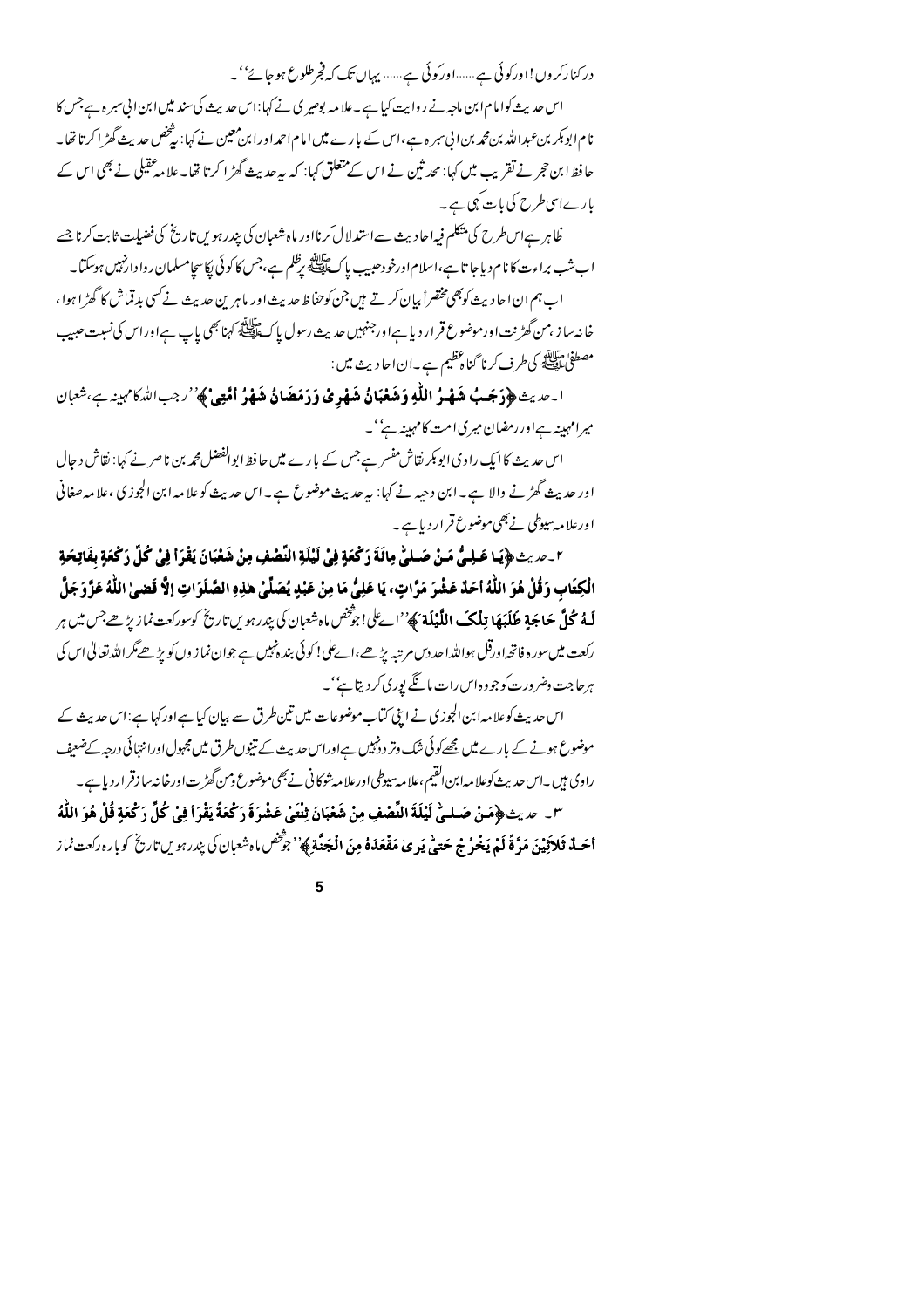یڑھےجس میں ہررکعت میںقل ہواللہ احدتمیں مرتبہ پڑھےتو وہ نماز سےنہیں نکلےگا گر جنت میں اپناٹھکا نہ دیکھ لےگا''۔ اس حدیث کوعلا مہ ابن قیم نے المنارالمدیب میں اورعلا مہ سیوطی نے اور ابن الجوزی نے موضوع قرار دیا ہے۔ اس حدیث کےراویوں میں مجہول لوگوں کی ایک پوری جماعت ہے۔

میر ے پیار ےمسلمان بھائی! آ پ بخو پی جان سکتے ہیں کہ ان خانہ ساز ،حجوثی ،من گھڑنت اورموضوع اجادیث سے حجت پکڑ کر اپنے برصغیر ہند ویاک میں جوعید، میلہ، گھروں کو چراغاں،مُر دوں کی پسند کے کھانے ،مٹھائیاں اور خوشاں منائی جاتی ہیں کہاں تک درست اور ضج ہوسکتا ہے؟ اب ہم ہہ خانہ سازعید ، میلہ، تیو ہار اورخوشی کیسے شروع ہوئی، کس نے شروع کی اور کب شروع کی؟ اس کی تفصیل ذیل میں درج کرر ہے ہیں تا کہ معلوم ہوجائے کہ اس عید وخوشی کی شرمی حیثیت کیا ہے؟ اورمسلمان کس کی نقل کرر ہے ہیں ،اپنے نبی پاک محمد مصطفیٰ ﷺ کی ،صحابہ کرام کی ، یا امتی میں سے <sup>کس</sup>ی ا د فی شخص کی ، یا پھر ہند <sub>وّ</sub>ں کے رام نومی و دیوا لی ، مجوسیوں کی ہ<sub>ا</sub> تش یا زی اورعیسا ئیوں کے کرسمس کی ؟

عيدهب براءت كيا بتدا: عَر مەرحمەالله سے آيت: ﴿إِنَّـا أَنْـذَلْنَاهُ فِي لَيْلَةٍ مُبَادَ كَةٍ ، إِنَّا كُنَّا مُنْذِدِ نِينَ، فِينْهَا **يُسفيرُ ڤي مُحلُّ امْسِرِ حَسِكِيْسِمِ ﴾ (الدخان :٣ تا٣)''يقيناً ہم نے اس قر آ ن کو بابرکت رات ميں ا تارا**ہے، بےشک ہم ڈرانے والے ہیں،اسی رات میں ہرایک مضبوط کام کا فیصلہ کیا جا تا ہے''، کی تفسیر میں منقول ہے :''اس رات سے مراد ماہ شعبان کی بیدرہویں رات ہے،جس میں سال *کبر کے تم*ام فیصلے <sub>کئے</sub> جاتے ہیں ،مردوں سے زندوں کا نام ککھاجا تا ہے یہاں تک کہ اس سال حج کرنے والوں کا نام بھی لکھاجا تا ہے،اب اس میں کسی نام کا اضافہ کیا جاسکتا ہےاور نہ حذف' ۔

لیکن جمہور کےنز دیک اس رات سے مراد '**' لیہلة المقیدد''** (شب قدر ) ہے،''شب براءت''نہیں،جیپا کہ دوسرے مقام پرصراحت ہے: ﴿ يَشَهِّدُ دَ مَضَانَ الَّذِي أَنْوْ لَ فِيْهِ الْقُوْ آن كَهُ (البقره: ١٨٥)'' رمضان كےمہينہ ميں قر آن نازل كيا گيا''۔ ﴿إِنَّـا أَنْبِهَ لَمِينَاهُ فِي لَيْلَةِ الْقَدْدِ ﴾''ہم نے بیقر آن''شب قدر''میں نازل فرمایا۔اب اس قر آنی نص صریح کے بعد یہ دعویٰ کہ اس رات سے م ادشعبان کی بندر ہو س شب ہے جسے'' شب براءت'' کہا جا تا ہے باطل وغلط1ور بڑی جسارت ہے۔ا<sub>لہنم</sub>اتعجب اس شخص پر ہے جواس قر آنی نص صریح کی بلاکسی کتاب وسنت صحیح کی دلیل کے مخالفت کاارتکا کرتا ہے!

علا مەقرطبى رحمہ الله نے اپنى تفسير ميں ذكر كيا ہے كہ قاضى ابو بكر بن عر في رحمہ الله نے فر مايا:'' حجمہورعلماءاس امرير متفق ہیں کہاس رات سےمرا د **''اَیڈیاَۃُ الْقَدْد** '' ہے ۔اوربعض نے کہا کہ ماہ شعبان کی پندر ہویں تاریخ کی رات ہے اور پہ قول باطل ہے ، کیونکہ اللہ تعالیٰ نے اپنی سچی پھکم کتاب میں فرمایا ہے کہ:'' رمضان کے مہینہ میں قر آ ن نازل کیا گیاہئے'' ۔اس آیت میں بی<sup>ن</sup>ص ہے کہ قر آ ن کے نز ول کا زمانہ رمضان کا مہینہ ہے، پھراس زمانہ کی تعیین یہاں ایں **(لَیْسلَة مُیَسادَ تَحَةِی''بابر**کت رات' سے کی گُی به لینرا جوشخص بہ خیال کرے کہ رمضان کےعلاوہ دوسر کی رات ہےتو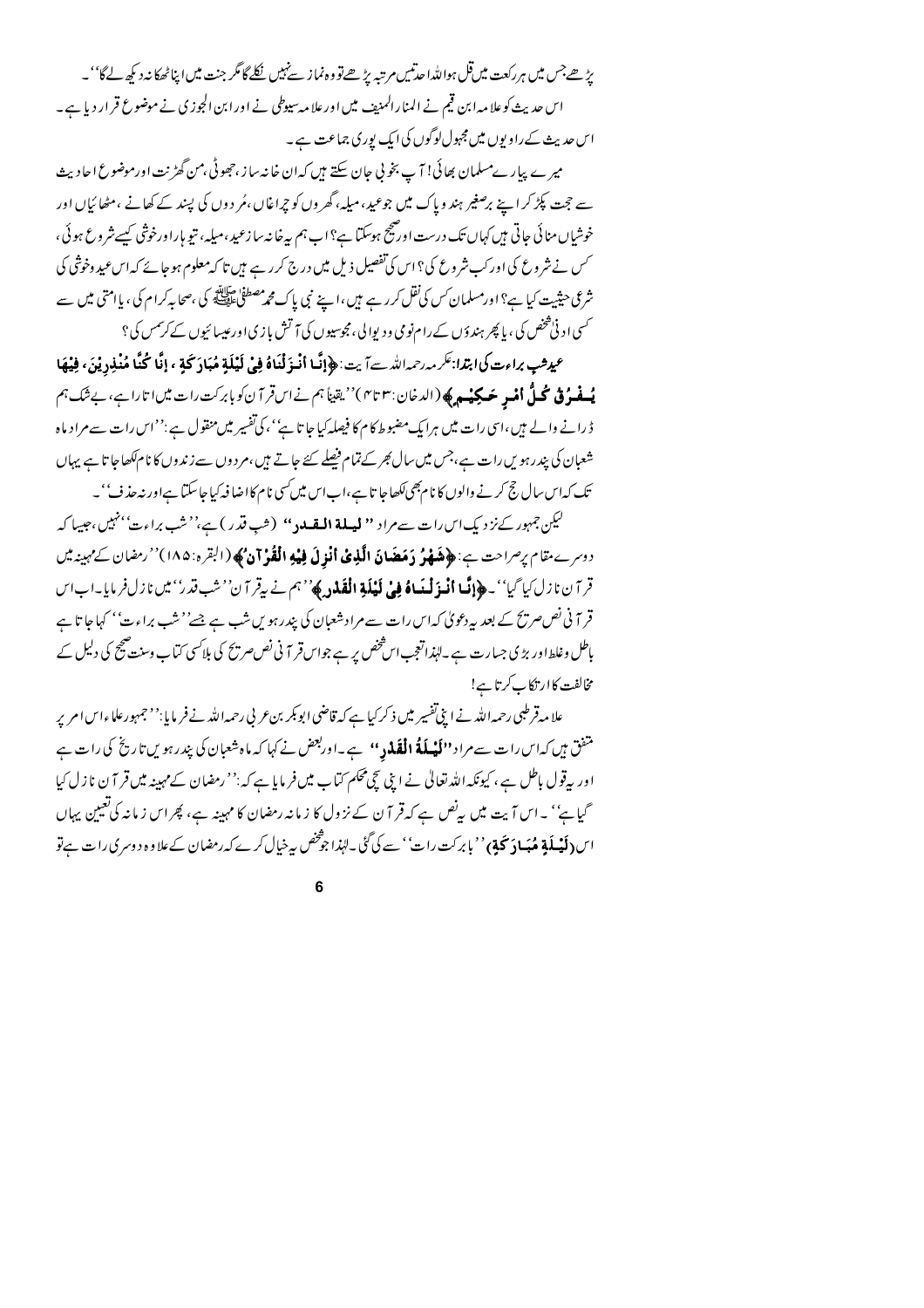اس نے اللہ تعالیٰ پر بہت بڑ ابہتان لگایا۔اورشعبان کی پندرہویں تاریخ کے بارے میں کوئی الیمی حدیث ثابت نہیں ہے جس پراعتماد کیا جائے نپرصرف اس کی فضیلت کے بارے میں بلکہ اس رات حیات وموت لکھے جانے کے بارے میں <sup>م</sup>جھی ،لہٰذااس کی طرف مطلق النفات نہ کرو' ۔

حافظ ابن رجب رقمطراز ہیں:''اورشعبان کی بیدرہو س شب میں اہل شام کے تابعین میں خالد بن معدان ،مکحول اورلقمان بن عام وغیر ہ بڑی محنت سےعمادت کرتے تھے۔انہی تابعین سےلوگوں نے اس رات کی تعظیم وفضیلت اخذ کی ۔ اور یہ بھی کہا گیا ہے کہ اس سلسلہ میں ان کواسرا ئیلی روایات ملی تھیں ۔اس کے بعدلوگوں میں اس رات کی فضیلت وعیادت کے بارے میں اختلاف ہوا۔بعض لوگوں نے اس کی تغظیم وفضیلت کو ثابت کیا ،ان میں بصر ہ کے کچھ عبادت گز ارتھےاور علماءتحاز کی اکثریت نے اس کا انکار کیا جن میں عطاء،ابن انی ملیکہ ،فقہاء مدینہ اورامام ما لک کےاصحاب ہیں ،انہوں نے کہا: بہ سب بدعت ہے ۔اہل شام میں فضلت ثابت کرنے والوں میں بھی دوفر یق ہوگئے :ایک فریق مسجد میں اجماعی شب بیداری کےاستخباب کا قائل ہے،ان میں خالد بن معدان اورلقمان بن عامر وغیر ہ ہیں ۔ بیہ لوگ اس رات بہترین کپڑے ینتے ،سر مدلگاتے اور سجد میں خوشبوؤں کی دھونی دیتے اور مسجد میں رات قیام کرتے ۔ان کی موافقت اسحاق بن را ہو یہ نے بھی کی ۔ دوسرافریق مسجد میں اس مقصد کے لئے اجتماع کومکر و ہ کہتا ہے،البتہ انفرا دیءبادت وشب بیداری ان کےنز دیک کر د ہ نہیں ۔اس کے قائل امام اوز اعی ہیں''۔

خلاصہ یہ کہ جمہورعلاء ماہ شعبان کی بندر ہو ں شب کومسحد وں میں نماز ود عا کے لئے اکھٹا ہونے کے مکر وہ ہونے پر ۔<br>متفق ہیں،لپذا شعبان کی بندرہو <sub>کی</sub> شب کوشپ بیداری کے لئے ہر سال جمع ہونا، یا نیچ میں ناغ**ہ** کر کےا ج<sub>ن</sub>اع کرنااوراس طرح اس کوایک عید وخوشی کی شکل دے دینا بدعت ہےاور دین میں نئی بات ہے۔

جہاں تک بندرہو ں شعبان کی رات کوانفراد کی عمادت وشب بیداری، یااپنے گھر میں جماعت کے ساتھ عبادت وشپ بیداری کاتعلق ہے،تواس میں بھی علماء دوفر لق میں بۓ ہوئے ہیں ۔ایک فریق اس کوبھی بدعت کہتا ہےاورعلماءتحاز کی اکثریت اسی کی قائل ہے،جن میں عطاء،ابن انی ملیکہ ،فقہاء مدینہ اورامام ما لک کےاصحاب میں۔ دوسرافریق کہتا ہے کہ آ دی کی بیدرہویں شعبان کواپنے گھر میں انفرادی یا جماعت کے ساتھ نماز وعبادت اورشب بیداری مکر وہ نہیں ہے ۔ اس کے قائل امام اوز اعی ،حافظ ابن رجب اور شخ الاسلام ابن تیمیہ ہیں ۔

لیکن پہلےفریق کی بات ہی درست ،کتاب وسنت اوراجماع امت کےموافق ہے کہ پندر ہویں شعبان کی رات کی نماز وعبادت اورشب بيداري بدعت اورد پن ميں نئي بات ہے۔اس کی کئی وجہيں ہيں : **پہلی دجہ:** پندرہویں شعبان کی رات کی فضیلت پرکوئی دلیل نہیں ہےاور میر ےعلم کی حد تک حبیب مصطفیٰ علیہ مسلسلے سے ر ہیں۔<br>پی<sup>ٹ</sup>ابت نہیں ہے کہ آپ ﷺ نے اس رات کو قیام وشب بیداری کی ہےاور نہ آپ کےصحابہ کرام رضی اللہ عنہم سےاور نہ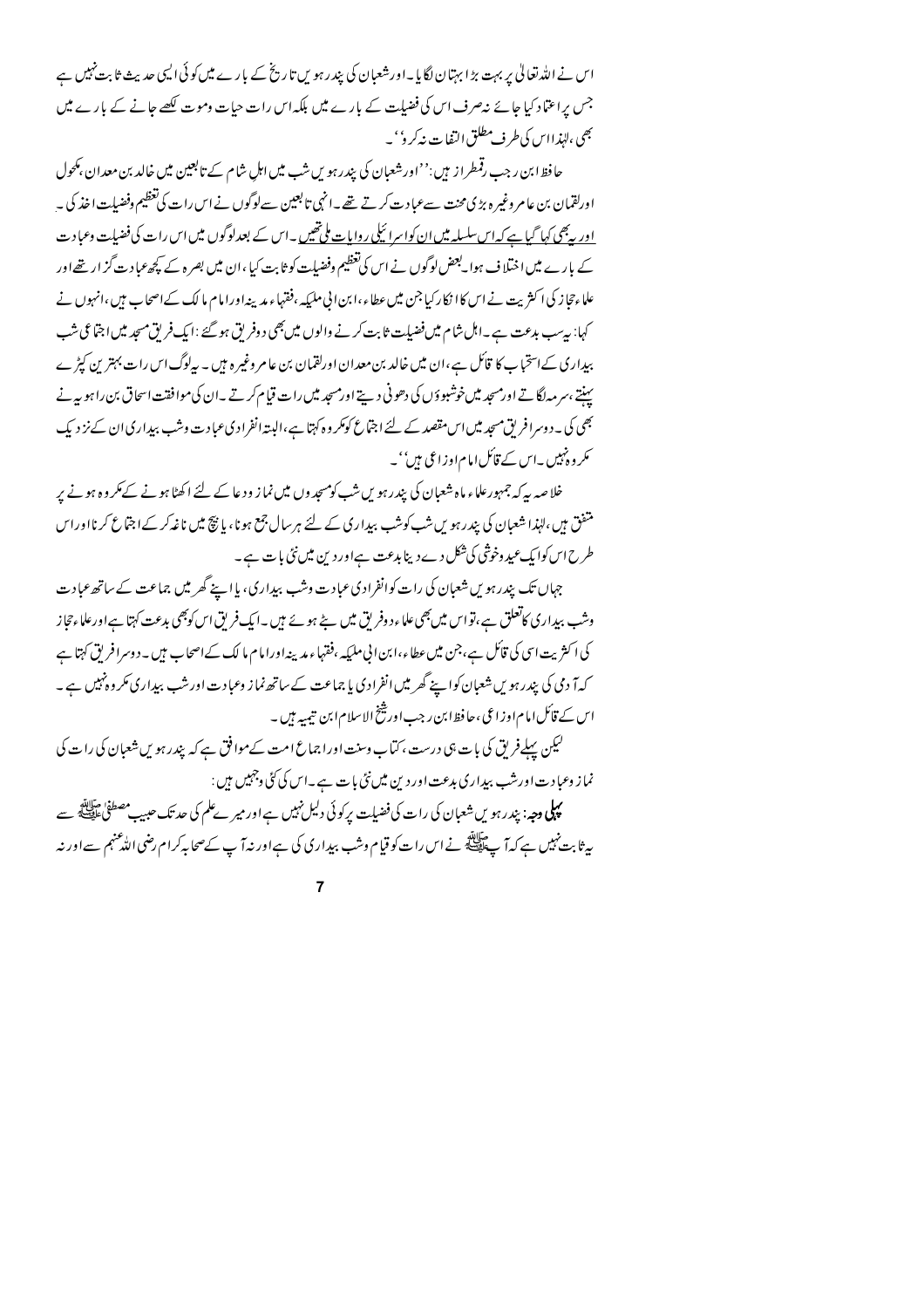تابعین رحمۃ اللہ علیہم سے ثابت ہے۔سوائے ان تین تابعین سے جن کا ذکر حافظ ابن رجب نے کیا ہے۔اگر نبی پاک اپنے گا سے پاصحا بہ کرام رضوان اللہ پلیہم سے پا تا بعین رحمہم اللہ سے کچھ ثابت ہوتا تو پی<sup>ہ</sup> پین تا بعین ان کے عمل سے اس رات کی فضیلت وشب بیداری کے لئے استشہادضر ورکرتے اور اس کو دلیل وحجت بناتے یہ معلوم ہوا کہ بیران کے بعد کی ایجاد ہے،لہٰذابیہ بدعت ہےجس کی کیاب وسنت اوراجماع امت سے کوئی دلیل نہیں ہے۔ علا مدا بوشامہ نے کہا: حا فظ ا بوالخطاب بن د حیہ نے فر مایا:''اہل جرح ولغدیل فر ماتے ہیں کہ پندر ہویں شعبان کی رات کی فضلت کےسلسلہ میں ایک بھی حدیث صحیح نہیں ہے''۔ حافظ ابن ر جب رحمہ اللہ نے بیان کیا:'' پیدر ہو 'ں شعبان کی رات کی شب بیداری کےسلسلہ میں نبی پاک ایک ایک ایک

سے پچھ ثابت ہےاور نہ آپ کےصحابہ کرام رضوان اللہ علیہم سے ۔البتہ اس سلسلہ میں اہلِ شام کے فقہاء تالبعین کے ایک گروہ سےصرف ان کاعمل ثابت ہے''۔

شخ عبدالعزیز بن با ز رحمه الله نے فر مایا:'' بیدر ہویںشعبان کی رات کی فضیلت کےسلسلہ میں چندضعیف احادیث آئی ہیں جن پراعتماد جائزنہیں ہے۔اور جہاں تک اس رات میں نماز کی فضیلت کے بارے میں جواحادیث بیان کی جاتی ہیں وہ سب کےسب خانہ ساز اورموضوع ہیں جن پر بہت سارےاہل علم نے تنبیہ کر دی ہے''۔

**دوسری دجہ:** حافظ ابن ر جب رحمہ اللہ نے بعض تا بعین سے اس رات کی تعظیم ومسجد میں شب بیدار کی کونقل کیا ہے اورانہوں نے ہی ہیہ بیان کیا ہے کہ <u>ان تا<sup>بعی</sup>ین کی دلیل وہ اسرائیلی روایات ہیں جوان تک پینچ تھیں ۔اور اسرائیلی</u> <u>روایات کتاب وسنت کےخلاف کپ دلیل بن تکتی ہیں؟</u>

انہوں نے پہنچی ذکرکیا ہے کہ لوگوں نے ان سےاس رات کی تغظیم وفضلت اخذ کی ،اورتابعین کاعمل کیاب وسنت کےخلاف کپ ججت ہین کتی ہے؟

**تیسری د**حیہ: خو دیندر ہو <sup>س</sup> شعبان کی رات کی فضیلت کے قائلین کے معاصر <sup>من</sup> وہم عصر عل<sub>اء</sub> نے ان کی ان با تو ں کا انکارکیا ۔اگر قائلین فضیلت کے پاس ایک بھی صبح دلیل ہوتی تو منکرین کے خلاف اس سے حجت ودلیل پکڑتے ،لیکن ان سے پی<sup>ر</sup> نقول نہیں ہےخصوصاً ان کے منکرین میں عطاء بن انی رباح حبیبا فقیہ بھی تھا جواپنے ز**مانہ میں مندا ف**آء سنھالے ہوئے تھے۔

**چوتھی دحیہ:** بخاری دمسلم کی صبح حدیث میں ثابت ہے کہ''اللہ تعالیٰ ہررات کوآ خری تہائی رات کے وقت آ سانی دی<u>ا</u> میں نز ول فر ما تا ہے اور کہتا ہے : کون ہے جو مجھ کو پکار ےاور میں اس کی پکارسنوں ،کون ہے جو مجھ سےسوال کرےاور میں اسے عطا کر وں ،کون ہے جو مجھ سے استغفارکر ےاور میں اسے بخش دوں'' یہ معلوم ہوا کہ اللہ تعالٰی کا بندوں کوحجھا نکنا اوران کی مغفرت کرنا ہر رات ہوتا ہے،سال کے کسی خاص رات یا چندمخصوص رات پرموقو ف نہیں ہے ۔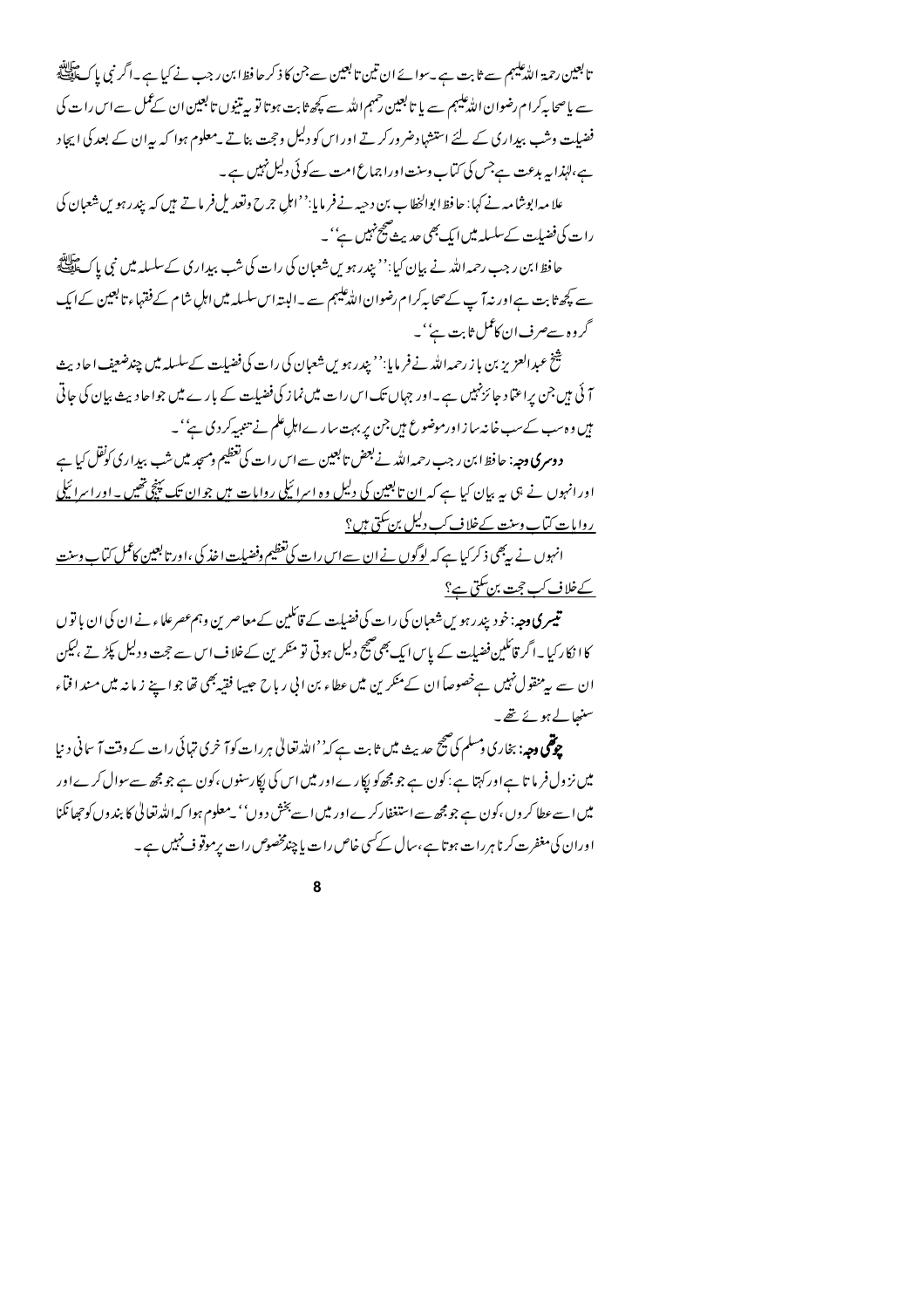ی**انچویں دیے.**: قائلین جواز وعدم کراہت نے اپنے قول کو<sup>کس</sup>ی دلیل سےتقویت نہیں دی۔اگران کے پاس کوئی دلیل ہوتی تو وہ ضرور بیان کرتے ۔جبکہ منکرینِ جواز نے نبی پاکﷺ کےقول کےعموم سےاستدلال کیا ہے: **﴿مَنْ عَسِيلَ عَسَلاً أيْسِسَ عَسلَيْهِ امْوُنَا فَهُوَ دَ دٌ ﴾** (مسلم )'' جوْخص <sub>ا</sub>يساعمل كرے جو ہمارےحكم كےموافق نہيں ہےتو وہ مر دود ہے''۔ نیزعموم احا دیث نہی اورتخذ رعِن البدع سے استدلال کیا ہے۔

**اس رات کی عبادت کا چلن کیسے ہوا**: علا مہ مقدسی فر ماتے ہیں :''ہمارے یہاں بہت المقدس میں نہ صلوٰ ۃ الرغائب کارواج تھانہ صلو ۃ شعبان کا یے صلو ۃ شعبان کا وجود ہمارے پہاں سب سے پہلے بہہم ہے میں ہوا۔ایک څخص ابن انی الحمراء نام کا نابلس سے بہتِ المقدس آیا، وہ \_قر آن بہت اچھا پڑ ھتا تھا۔ وہ پندرہ شعبان کی شب میں مسجد اقصٰی میں نما زیڑ ھنے کھڑ اہوا۔اس کےحسن قراءت سے متاثر ہوکرا یک څخص اس کے پیچھیے کھڑ اہو گیا، پھرایک اورڅخص کھڑ اہوگیا پھرتیسرا، چوقفا، یانچواں،غرض اس طرح کا فی لوگ اس کے پیچھے کھڑے ہو گئے ۔ پھر وہ دوسرے سال بھی پندرہ شعبان کی شب میں آیااور حسب سابق لوگوں نے اس کے ساتھ نماز بڑھی، پھر سال بیہال بینماز ہونے لگی اوراس طرح بیہ بدعت رفتہ رفتہ ز ور پکڑتی گئی،گھروں گھروں میں پہنچ گئی اوراب تک جاری ہے'' حقیقت ہیے کہ دین میں اضافے ایسے ہی کسی نہ کسی طرح ہوتے ر ہےاور وہ رفتہ رفتہ جزو دین بنالئے گئے اور دین کی اصل صورت منتج ہوکر رہ گئی۔( اس نامعلوم ومجہول شخص کے حالا ت وسوانح کسی کتاب میں نہیں مل سکے )۔

اس خانه سازنما ز کا نام رکھا گی**ا (اَلـصَّلاَةُ الأَلْفِيَةُ** ) گیجنی وه نماز جوسورکعت ہےاور ہر رکعت میں سور ہ<sup>ی</sup> خلاص دس دیں مرتبہ پڑھی جاتی ہے،اس طرح سور ہ اخلاص ایک ہزا رم تبہ ہوجاتی ہے۔

ا مام غزالی رحمہ اللہ نے احباء العلوم میں اس خانہ ساز نماز کا پہ طریقہ لکھا ہے کہ بیدرہو س شعبان کی رات سو رکعت نماز بڑھی جائے ، ہر دورکعت میں سلام پھیرا جائے اور ہررکعت میں سورہ فاتحہ کے بعد **(قُلْ هُوَ اللّٰهُ أَحَدٌ** ) دس م تبہ بڑھی جائے۔

جمہورعلاءاس بات پر تنفق ہیں کہ پندر ہویں شعبان کو **(اَلہ صَّلا۔ةُ الأَلْفِيهَةُ)** کے نام سے جونماز پڑھی جاتی ہے وہ بدعت ہے ۔حبیب پاک مصطفحات ایلان کے اس نمازکو پڑ ھا ہےاور نہ آ پ ایلان کے خلفاءراشد ین نے اور نہ ائمہ دین امام ابو حنیفہ،امام مالک،امام شافعی،امام احمہ،امام ثوری،امام اوزاعی،اورامام لیٹ رحمہم اللہ میں سے کسی نے اسے پسند کیا ہے۔ نیز اس بار ے میں منقول احادیث با تفاق تمام اہلِ علم محد ثین جھوٹی من گھڑنت،خانہ سا زاورموضوع ہیں۔

میرے پیارےمسلمان بھائی! سابقہ تفصیل سے پندرہویں شعبان کی رات کی فضیلت اوراس رات کی **(المصلاق الألسفية)** نام كى نماز كى حقيقت ير سے يرد ہ اٹھ چكا ہوگا جس كو برصغیر ہندوياك ميں ( شب براءت ) كے نام سے پكاراجا تا ہےاور ہرسال جس کاخصوصی اہتمام کیا جا تا ہے ۔لوگ غروب آ فیآ ے کچھ پہلے ہی مسجد وں میں جمع ہو ناشر وع ہوجا تے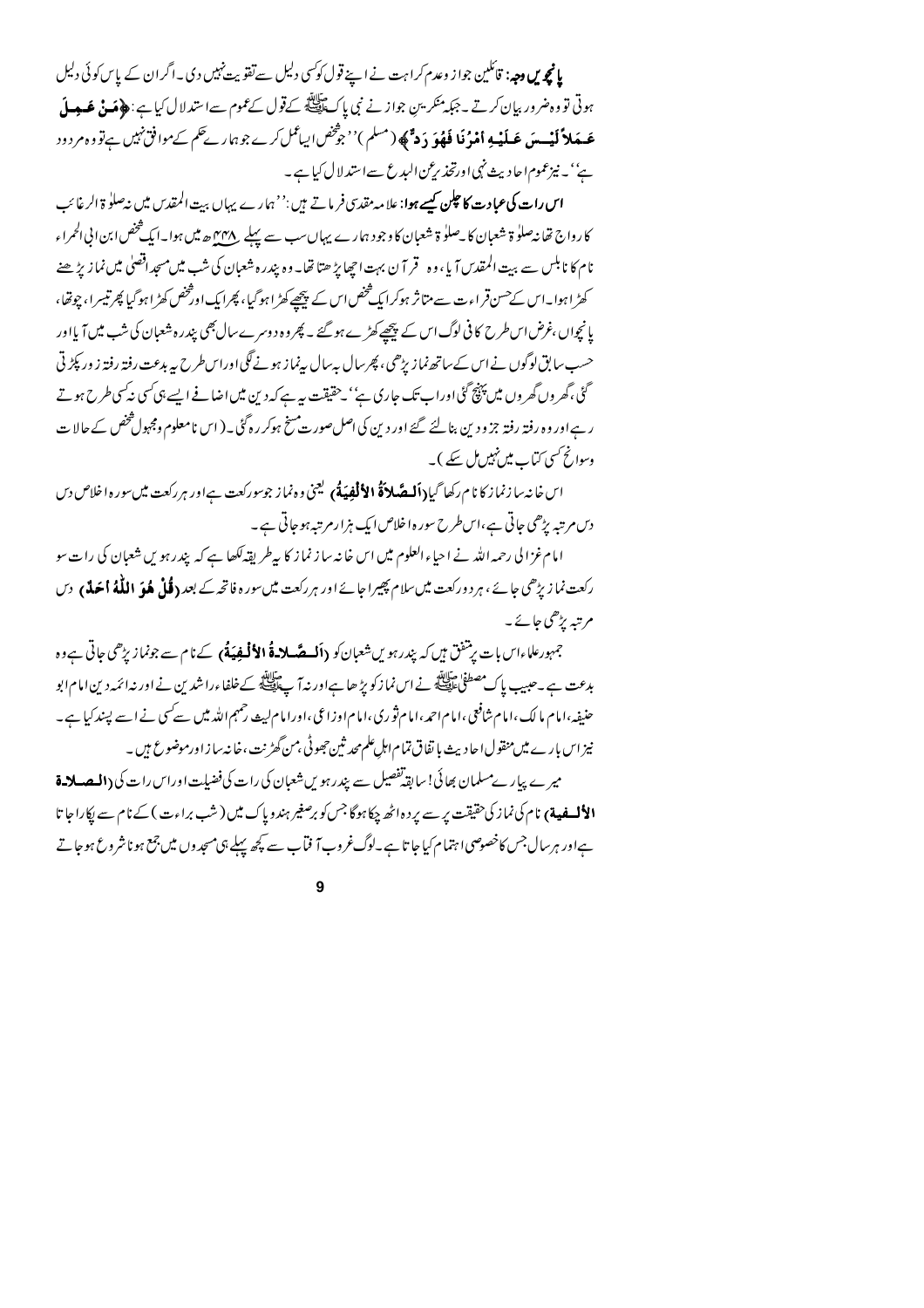ہیں،ان میں وہ لوگ بھی ہوتے ہیں جوفرض نما ز وں تک کے تارک ہوتے ہیں ۔ان کی نظر میں فرض نما ز وں کی بھی وہ اہمیت نہیں جواس شب اوراس کے بد<sup>ی</sup>ق عمل کی ہے، وہ پی<u>چھتے</u> ہیں کہ اس رات کی برکت سے ان کی سابقہ ساری کو تاہیاں اور خطا ئیں معد وم ہو جا ئیں گی اوران کی عمر میں برکت ہو جائے گی اوران کے کارو یا راورتجارت میں تر قی ہو جائے گی ۔ میرے پیارے بھائی!اب ہم اختصار کےساتھ ان تمام بدعات وخرافات کو ذیل میں بیان کرتے ہیں جواس مہینہ میں ہمار ےمسلمان بھائی دین سمجھ کرانجام دیتے ہیںاورا پنے مال ووقت اور ذہن ودیاغ کوا یسے بے فائدہ اور لا طائل کا موں میںصرف کرتے ہیں جن کا ثواب ملنا تو در کنار بلکہ حبیب مصطفیٰ حم<sup>ی</sup> ایک تھے کے فرمان کے بمو جب ان کے منہ پر مار د بچے جاتے ہیں ۔ کیجنی نیہ خداہی ملا نیہ وصال صنم ۔

ا یہ شپ براءت کوعید کا دن سمجھ کر ملا<sup>ب</sup>س اور مکان کی آ رائش میں خطیر رقم خرچ کرنے کا اہتمام کرنا جو دین کے نام رفضول خرچ میں شامل ہےاورجس سے دی<sub>ن</sub> اسلام کا کوئی تعلق نہیں ہے ، کیا یہی رقم <sup>کس</sup>ی کا رخیر میں خرچ کر ناممکن نہیں؟ ۲۔ خاندان کے فوت شدہ لوگوں کے من پسند کھانے ،مٹھائیاں،حلوے ما نڈےاور دیگرا شاء بنوانے کا اہتمام کرنااورگھر کےمخصوص جگہوں میں رکھنا تا کہ گھر وں میں ان کی روح آ ئے اورا بنی پسند کا کھانا کھائے ۔ بیر بدعقید گی کی انتہا ہے، کیونکہ نیک روح علیمین میں اور برےلوگوں کی روح سجین میں ہوتی ہے اور ان کا ہہ حصار تو ڑ کر دیا میں ا نا قا نون ال<sub>ک</sub>ی کوچینیج کر نانہیں ہے؟اور کیاعلیمیں وسچین می<sup>ر</sup> تعیین فرشتوں کوکوئی روح مات دے سکتی ہے؟

۳ \_ گھر وں ، چھتوں ، مرکا نوں ،مسجد وں ، درختوں اورقبرستانوں کو حراغاں کرنا ، قندیلیں روشن کرنا ، پٹا خے چھوڑ نا اورآ تش بازی کرنااور پوری رات اس لہوولعب میں جاگ کرگز ارنا ،کیا ہہ ہندوؤں کے رام نومی ،مجوسیوں کی آتش پرسی ومشعل انگیز ی|ورعیسائیوں کےکرٹمس ڈے کی نقل نہیں ہے جس کی|سلام|حاز ت دےسکیا ہے؟

<sup>ی</sup>ں۔لوگوں کامسجد وں میں جمع ہونا اورسورکعت نماز مذکورہ ہیئت کے ساتھ پڑ ھنااور پھرشب براءت کے نام سے خانہ بیاز اجتماعی د عا تین مرتبہ مانگنا، بہلی بار درازیؐ عمر کی نبت سے، دوسر کی بار دفع مصائب کی نبت سےاور تیسری باراس نبت سے کہ اللہ ہم کولوگوں کامخاج ودست ٹگر نہ بنائے ،خودسا ختہ اور خانہ سا زعمل ہےجس کا شریعت میں کوئی ثبوت ودلیل نہیں ۔کیا اسلام نے ہرآ خری تہائی رات، ہر جمعہ، رمضان کا پورامہینہ خصوصاً افطاری کے وقت اوراخپرعشرہ ،عرفات کا دن، عاشورہ کا دن ،عیدو بقرعید کی رات ودن وغیر ہ د عاوسوا لی حاجات کے لئے متعین نہیں کیا ہے؟

۵ به مبحد وں میں مختلف حلقے بنا کر بیٹھنا ، ہرحلقہ کا ایک سر دارہوتا ہے، پورےحلقہ والےاس کی ذکر وتلاوت میں خاص طريقه كی اقتد اکرتے ہیں۔اس طرح و ہ**\ لاَ إِلٰهَ إِلَّا اللّٰهُ**ى كو**\ لاَ يلاَهُ يللُهُ**ى كی طرح اور دوسرےاذ كاركوا يسے *فن ا*ورترنم اورتر جیج کے ساتھ پڑھتے ہیں جیسے گا نا گار ہا ہواوراس طرح اللہ کے دین کے ساتھ کھلواڑ کرتے ہیں ۔کیا پیردین ہوسکتا ہے؟ y ۔ یوری <sub>آ</sub> رائش وزیب وزیپنت کےساتھ <sub>گ</sub>ورتیں اس رات کوقبر وں کی زیارت کے لئے جاتی ہیں، جبکہ شریعت میں

 $10$